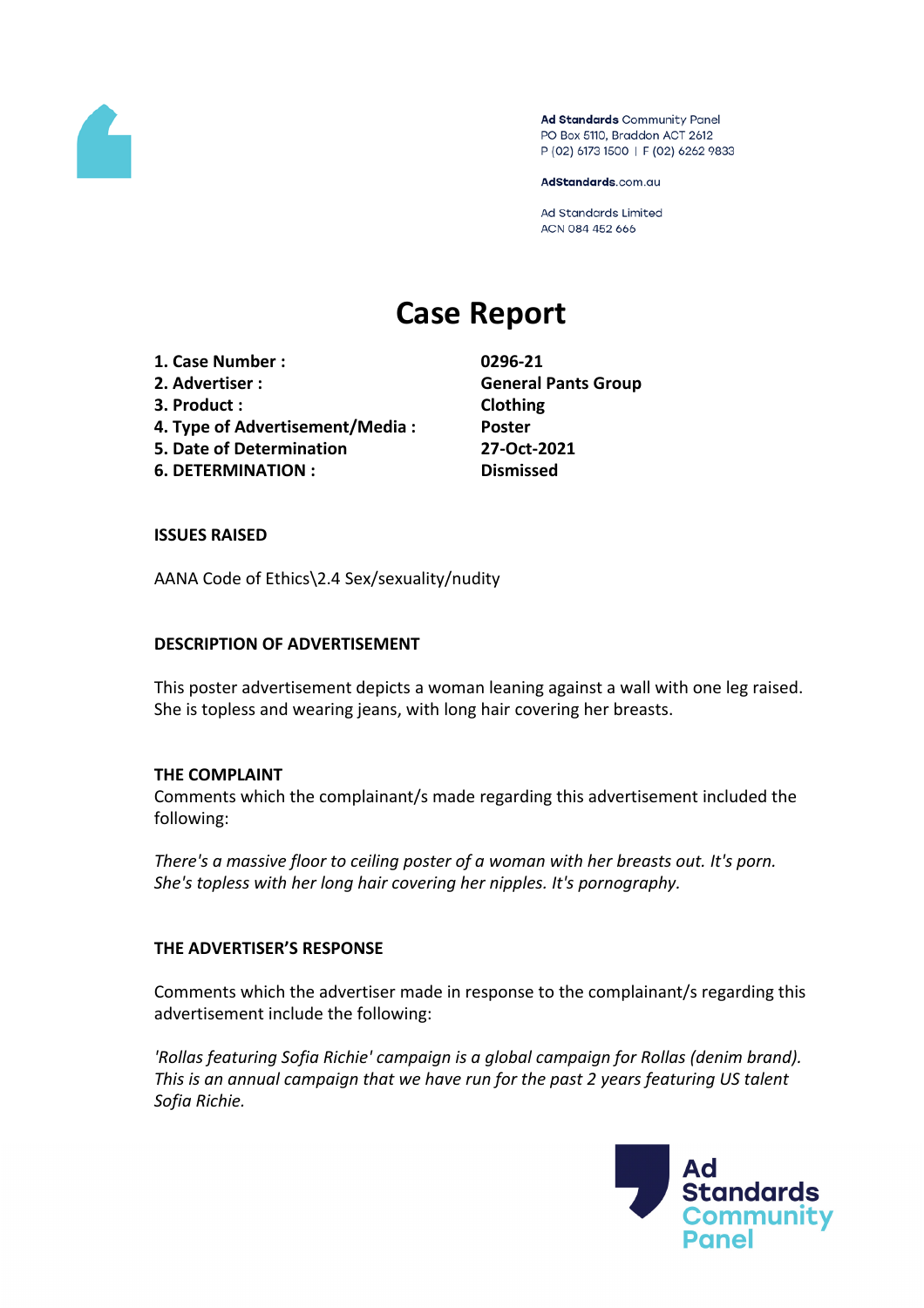

*The content/campaign imagery is part of the global content produced by the Rollas brand which we have executed across our channels in both AUS & NZ and has been live in market for almost 4 weeks (launch 22.09.21).*

*In partnership with our brand partners at Rollas, this campaign went through a formal screening and sign off process with Executives and relevant departments within the General Pants Co. business before going live (the same approval process we hold for all our go-to-market strategies/campaigns) and do not believe that this visual and the broader 360 campaign execution across our channels breech any advertising standards or the direct concern raised regarding pornography.*

*This campaign has been live for nearly 4 weeks across 63 physical store locations across 2 markets, featured on our global online site and across our social channels including Instagram, Facebook and TikTok with only positive engagement and performance results.*

# **THE DETERMINATION**

The Ad Standards Community Panel (the Panel) considered whether this advertisement breaches Section 2 of the AANA Code of Ethics (the Code).

The Panel noted the complainant's concern that the advertisement is very large and is pornographic.

The Panel viewed the advertisement and noted the advertisers response.

# **Section 2.4: Advertising or Marketing Communications shall treat sex, sexuality and nudity with sensitivity to the relevant audience.**

The Panel noted the Practice Note for the Code states:

*"Discreet portrayal of nudity and sexuality in an appropriate context (eg advertisements for toiletries and underwear) is generally permitted but note the application of the relevant audience. More care should be taken in outdoor media than magazines, for example.*

*"Images of models in bikinis or underwear are permitted, however, unacceptable images could include those where a model is in a suggestively sexual pose, where underwear is being pulled up or down (by the model or another person), or where there is clear sexual innuendo from the ad (e.g. depicting women as sexual objects)."*

## **Does the advertisement contain sex?**

The Panel considered whether the advertisement contained sex. The Panel noted the definition of sex in the Practice Note is "sexual intercourse; person or persons engaged in sexually stimulating behaviour".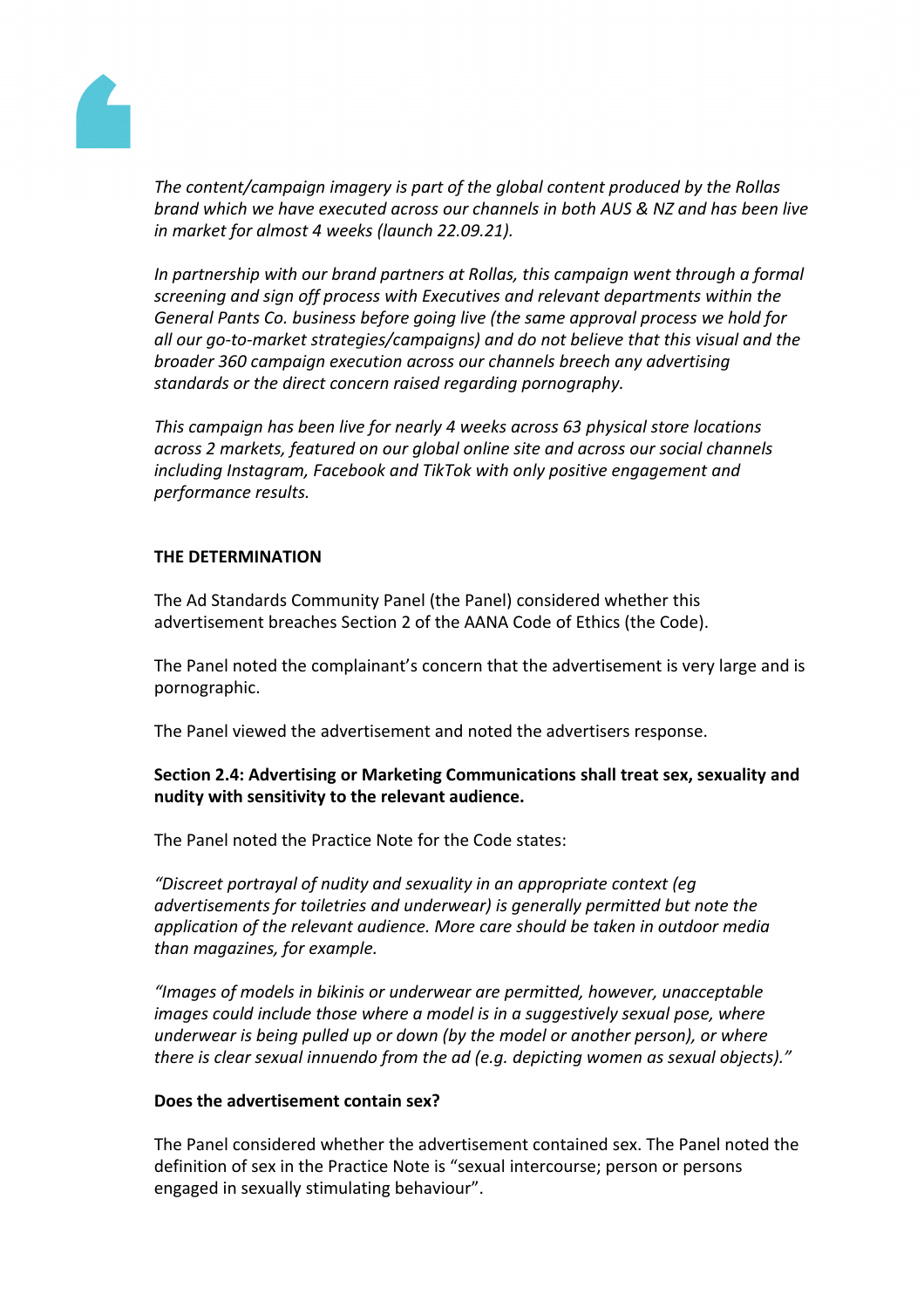

The Panel noted that there is a single woman depicted and she is not engaged in sexually stimulating behaviour. The Panel considered that the advertisement did not contain sex.

#### **Does the advertisement contain sexuality?**

The Panel noted the definition of sexuality in the Practice Note is "the capacity to experience and express sexual desire; the recognition or emphasis of sexual matters".

The Panel considered that the depiction of a topless woman may be considered to be sexualized by some members of the community. The Panel considered that the advertisement did contain sexuality.

#### **Does the advertisement contain nudity?**

The Panel noted that the definition of nudity in the Practice Note is "the depiction of a person without clothing or covering; partial or suggested nudity may also be considered nudity".

The Panel noted that the advertisement features a woman wearing jeans and no shirt with her hair covering her breasts. The Panel considered that the advertisement did contain partial nudity.

# **Are the issues of sexuality and nudity treated with sensitivity to the relevant audience?**

The Panel noted that the definition of sensitivity in the Practice Note is "understanding and awareness to the needs and emotions of others".

The Panel considered that the requirement to consider whether sexual suggestion is 'sensitive to the relevant audience' requires them to consider who the relevant audience is and to have an understanding of how they might react to or feel about the advertisement.

The Panel noted that this image appears in store windows and considered that the relevant audience includes retail workers, people shopping in the General Pants Co store and people who are not shopping at General Pants Co but who are walking past the store, and that this last group would include children.

The Panel noted that a topless woman may be considered to be unrelated to advertising a jeans product, however considered that the advertisement is intended to focus on the jeans. The Panel noted that the woman's legs, and the jeans, make up the majority of the image.